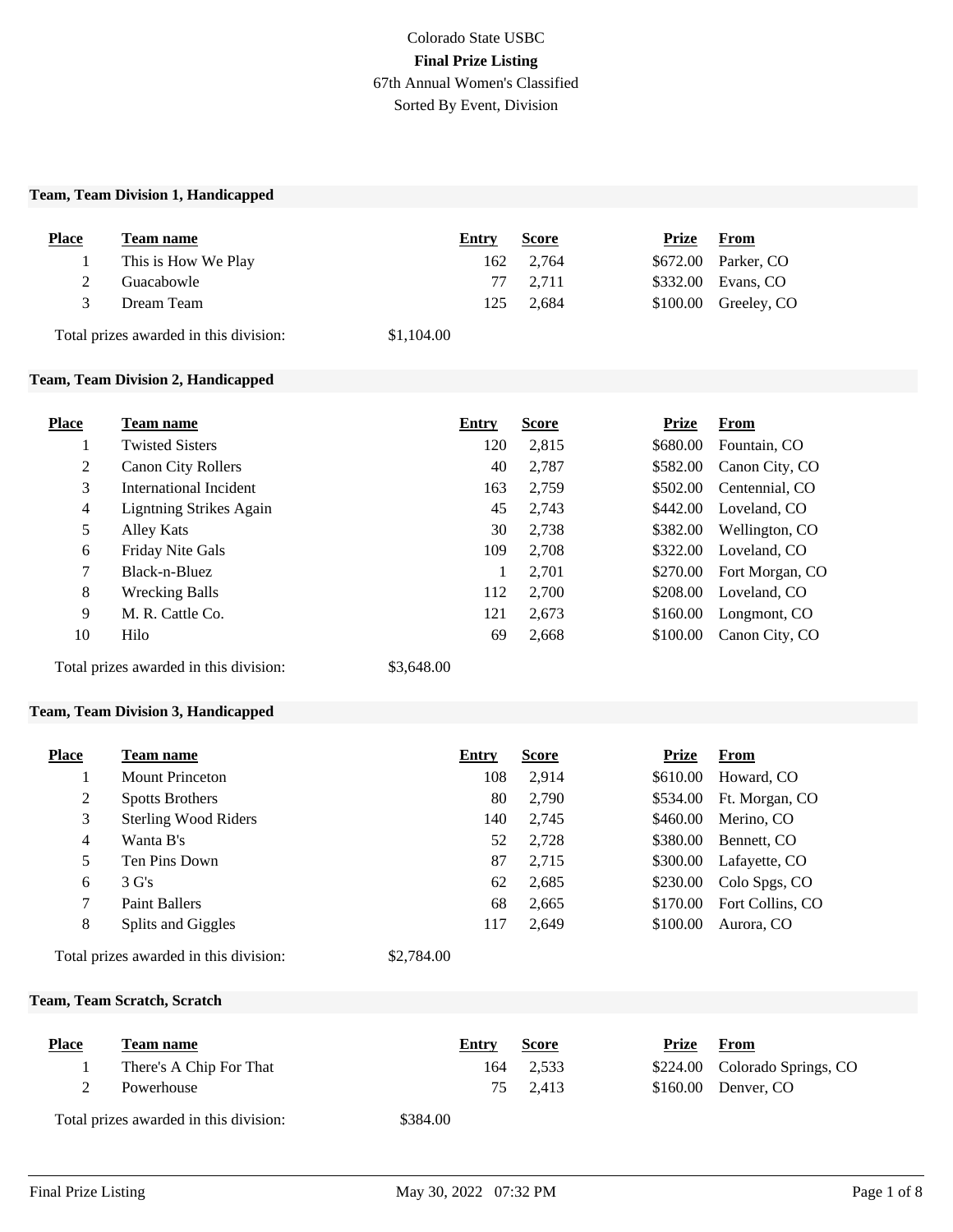67th Annual Women's Classified Sorted By Event, Division

Total prizes awarded in this event: \$7,920.00

# **Doubles, Doubles Division 1, Handicapped**

| <b>Place</b> | Team name                           | Entry | <b>Score</b> | Prize    | From                          |
|--------------|-------------------------------------|-------|--------------|----------|-------------------------------|
|              | Griffin, Shae / Riffel, Danyale M   | 54    | 1,436        | \$300.00 | Grand Junction, CO            |
|              | Ausec, Dana S / Cohrs, Lauri A      | 164   | 1,418        |          | \$254.00 Colorado Springs, CO |
| 3            | Price, Kasey P / Diggs, Theresa     | 93    | 1,380        |          | \$198.00 Lafayette, CO        |
| 4            | Dumler, Audra M / Finley, Denise    | 76    | 1,372        | \$127.00 | Longmont, CO                  |
| 4            | Buckley, Kristen / Bjork, Melissa A | 14    | 1,372        | \$127.00 | Grand Junction, CO            |
| 6            | Gee, Becky L / Conklin, Linda M     | 85    | 1.353        | \$50.00  | Thornton, CO                  |
|              |                                     |       |              |          |                               |

Total prizes awarded in this division: \$1,056.00

### **Doubles, Doubles Division 2, Handicapped**

| <b>Place</b>   | <b>Team name</b>                                     | <b>Entry</b> | <b>Score</b> | <b>Prize</b> | <b>From</b>     |
|----------------|------------------------------------------------------|--------------|--------------|--------------|-----------------|
| 1              | Hasty, Cindy W / Brophy-Lindo, Erin                  | 116          | 1,446        | \$400.00     | Longmont, CO    |
| 2              | Flack, Mary E / Franiok, Georgina M                  | 156          | 1,411        | \$272.50     | Lakewood, CO    |
| 2              | Ketchum, Erika / Hausser, Tonya G                    | 112          | 1,411        | \$272.50     | Loveland, CO    |
| $\overline{4}$ | Stepanich-Smith, Brianne B / Stepanich, Carol<br>Ann | 43           | 1,410        | \$252.00     | Elizabeth, CO   |
| 5              | Whitehead, Barbara J / Winklepleck, Charlotte E      | 52           | 1,405        | \$236.00     | Bennett, CO     |
| 6              | Sudar, Megan / Sudar, Ronda J                        | 11           | 1,389        | \$220.00     | Arvada, CO      |
| 7              | Eccher, Deidre / Martinez, Pam S                     | 154          | 1,386        | \$200.00     | Pueblo, CO      |
| 7              | Wilson, Courtney M / Guss, Latrisha N                | 41           | 1,386        | \$200.00     | Aurora, CO      |
| 9              | Reed, Evelyn L / Payne, Alice P                      | 96           | 1,380        | \$180.00     | Greeley, CO     |
| 10             | Tefft, Sara / Souza-Price, Maria                     | 135          | 1,374        | \$168.00     | Longmont, CO    |
| 11             | Campbell, Michelle / Bachicha, Amy J                 | 135          | 1,373        | \$156.00     | Longmont, CO    |
| 12             | Trickey, Melinda / Schafer, Terri P                  | 1            | 1,371        | \$142.00     | Fort Morgan, CO |
| 13             | Russell, Deanna / Everett, Jennifer                  | 33           | 1,369        | \$124.00     | Cheraw, CO      |
| 13             | Macaluso, Christina R / Vaughan, Inga                | 78           | 1,369        | \$124.00     | Pueblo, CO      |
| 15             | Roman, Linda / Malais, Sherrie                       | 79           | 1,366        | \$108.00     | Loveland, CO    |
| 16             | Mc Glothlin, Tammy T / Darnell, Misty D              | 146          | 1,362        | \$90.00      | Florence, CO    |
| 17             | Oliver, Kimberly E / Hampton, Darlene M              | 151          | 1,358        | \$78.00      | Denver, CO      |
| 18             | Kibel, Sherri A / Knaub, Janice J                    | 96           | 1,342        | \$63.00      | Greeley, CO     |
| 19             | Chapman, Joann L / Bless, Melinda J                  | 115          | 1,340        | \$25.00      | Aurora, CO      |
| 19             | Utard, Linda L / Huffer, Dianne L                    | 70           | 1,340        | \$25.00      | Littleton, CO   |

Total prizes awarded in this division: \$3,336.00

# **Doubles, Doubles Division 3, Handicapped**

| <b>Place</b> | Team name                          | Entry | <b>Score</b> | Prize    | From                |
|--------------|------------------------------------|-------|--------------|----------|---------------------|
|              | Gaalaas, Morgan / Gaalaas, Toni    | 89    | 1.419        |          | \$376.00 Salida, CO |
|              | Rigli, Cheryl L / Sup, Jamie E     |       | 2 1.409      |          | \$276.00 Evans, CO  |
|              | James, Ashley D / Poplin, Denise R | 102   | 1.404        |          | \$260.00 Salida, CO |
|              | Gaalaas, Lana / Beach, Brenda      |       | 1.395        | \$244.00 | Salida, CO          |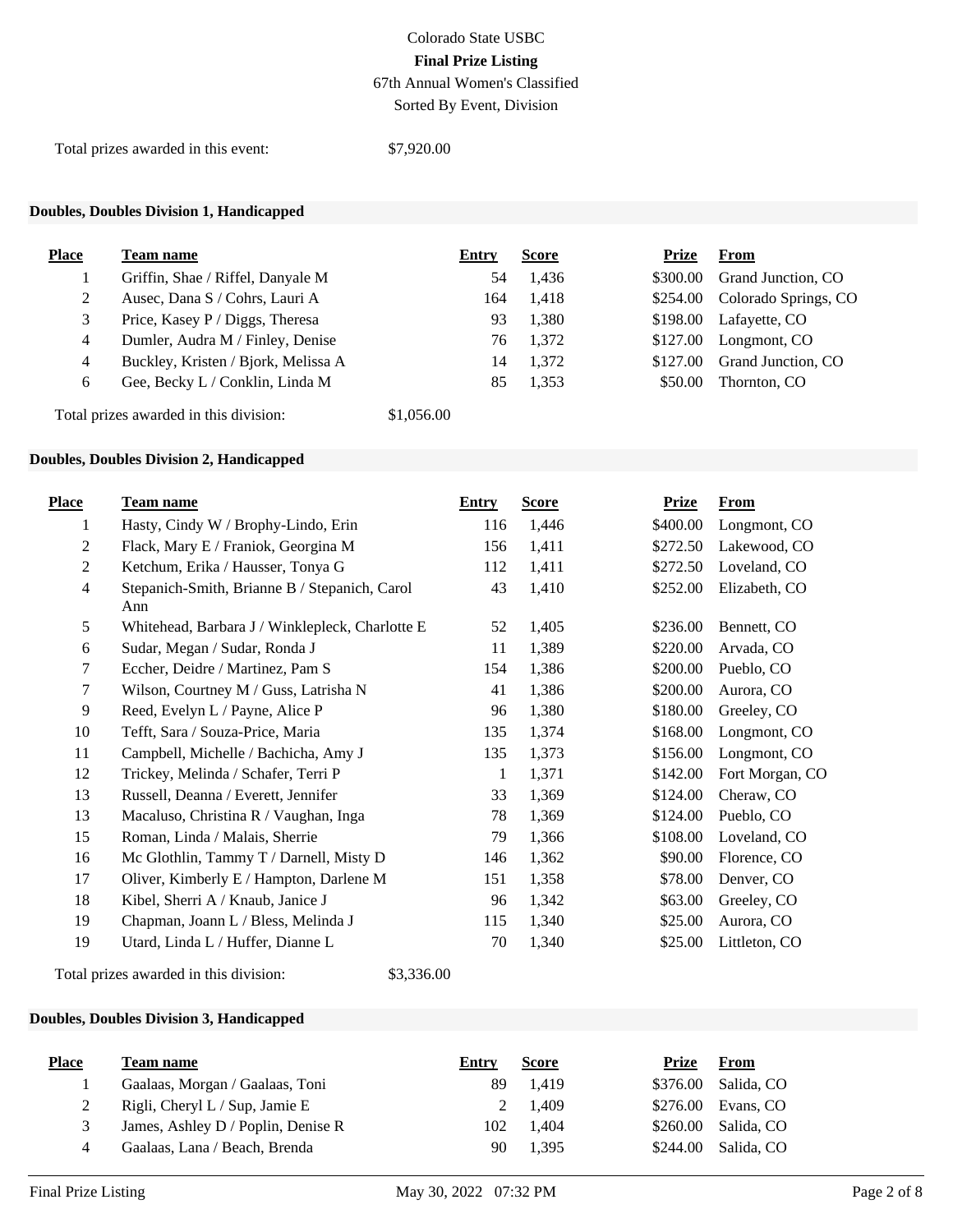67th Annual Women's Classified

Sorted By Event, Division

| 5      | Martin, Kelly M / De Vos, Francie H      |            | 9   | 1,380 | \$232.00 | Fraser, CO           |
|--------|------------------------------------------|------------|-----|-------|----------|----------------------|
| 6      | Culp, Shannon J / Schleicher, Cheri S    |            | 108 | 1,379 | \$218.00 | Howard, CO           |
| $\tau$ | Osthoff, Juliane R / Chilcote, Barbara J |            | 139 | 1,374 | \$204.00 | Ft. Morgan, CO       |
| 8      | Monks, Tara J / Atwater, Kandi           |            | 84  | 1,370 | \$192.00 | Agate, CO            |
| 9      | Trennepohl, Wanda K / Houk, Bridgett R   |            | 111 | 1,368 | \$178.00 | Julesburg, CO        |
| 10     | Green, Barbara D / Benson, Susan L       |            | 99  | 1,356 | \$156.00 | Colorado Springs, CO |
| 11     | Acevedo, Sandy L / Kibel, Jessica R      |            | 2   | 1,343 | \$140.00 | Evans, CO            |
| 12     | Hazen, Lorie R / Philben, Monette R      |            | 71  | 1,336 | \$118.00 | Aurora, CO           |
| 12     | Montoya, Pearl / Miller, Sandy J         |            | 52  | 1,336 | \$118.00 | Bennett, CO          |
| 14     | Yeadon, Teri A / Wirebaugh, Cheryl       |            | 62  | 1,335 | \$94.00  | Colo Spgs, CO        |
| 15     | Ausmus, Sheryl L / Mondragon, Brooke     |            | 122 | 1,331 | \$79.00  | Lamar, CO            |
| 16     | Wilhelmson, Evelyn / Martin, Mary E      |            | 126 | 1,328 | \$65.00  | Ft. Morgan, CO       |
| 17     | Nelson, Catherine M / Troutman, DeeAnn   |            | 37  | 1,327 | \$50.00  | Salida, CO           |
|        | Total prizes awarded in this division:   | \$3,000.00 |     |       |          |                      |
|        | Total prizes awarded in this event:      | \$7,392.00 |     |       |          |                      |

## **Singles, Singles Division 1, Handicapped**

| <b>Place</b>     | Team name           | <b>Entry</b>   | <b>Score</b> | <b>Prize</b> | <b>From</b>          |
|------------------|---------------------|----------------|--------------|--------------|----------------------|
| 1                | Van Wyk, Linette S  | 157            | 817          | \$150.00     | Lakewood, CO         |
| $\boldsymbol{2}$ | Rogers, Jennifer L  | 164            | 810          | \$134.00     | Colorado Springs, CO |
| 3                | Mears, Dolores M    | 77             | 800          | \$126.00     | Evans, CO            |
| $\overline{4}$   | Huffer, Dianne L    | 70             | 766          | \$120.00     | Littleton, CO        |
| 5                | Braxel, Jody A      | 163            | 759          | \$116.00     | Centennial, CO       |
| 6                | Mc Mullen, Debbie K | 75             | 732          | \$114.00     | Denver, CO           |
| 7                | Morrissey, Rose V   | 129            | 731          | \$102.00     | Westminster, CO      |
| 8                | Kost, Dianne M      | 26             | 730          | \$89.00      | Thornton, CO         |
| $\,8\,$          | Smith, Tamara H     | 25             | 730          | \$89.00      | LaJunta, CO          |
| 10               | Canfield, Shannon   | 15             | 724          | \$78.00      | Loveland, CO         |
| 11               | Turner, Mary Jo     | 88             | 723          | \$66.50      | Centennial, CO       |
| 11               | Thompson, Debbie K  | 87             | 723          | \$66.50      | Lafayette, CO        |
| 13               | McDowell, Taunya D  | $\overline{4}$ | 722          | \$51.50      | Canon City, CO       |
| 13               | Malais, Sherrie     | 79             | 722          | \$51.50      | Loveland, CO         |
| 15               | Diggs, Theresa      | 93             | 714          | \$36.50      | Lafayette, CO        |
| 15               | Dressor, Cindy M    | 148            | 714          | \$36.50      | Greeley, CO          |
| 17               | Burford, Crystal L  | 69             | 710          | \$25.00      | Canon City, CO       |

Total prizes awarded in this division: \$1,452.00

### **Singles, Singles Division 2, Handicapped**

| <b>Place</b>  | Team name           | Entry | <b>Score</b> | Prize    | From         |
|---------------|---------------------|-------|--------------|----------|--------------|
|               | LaMar, Donna M      | 147   | 781          | \$144.00 | Loveland, CO |
|               | Tabuchi, Lu Ann L   | 10    | 762          | \$141.00 | Loveland, CO |
| 3             | Franiok, Georgina M | 156   | 760          | \$137.00 | Lakewood, CO |
| 4             | Vaughan, Inga       | 78    | 755          | \$134.00 | Pueblo, CO   |
| $\mathcal{D}$ | Johnson, Nichole L  | 57    | 750          | \$128.00 | Aurora, CO   |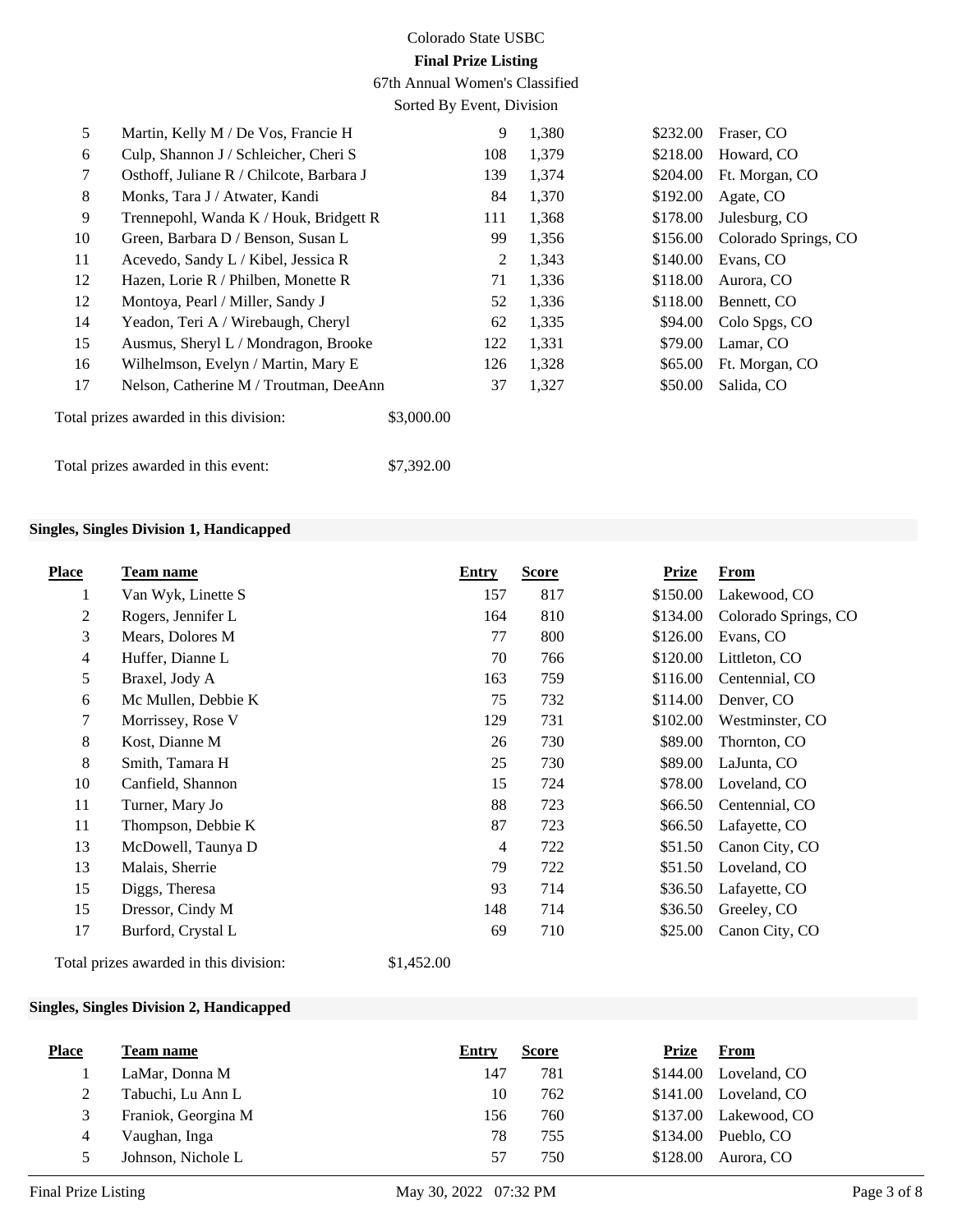67th Annual Women's Classified

Sorted By Event, Division

| 5              | Schafer, Michelle M                    | 162        | 750            | \$128.00 | Parker, CO         |
|----------------|----------------------------------------|------------|----------------|----------|--------------------|
| $\overline{7}$ | Davis-Lee, Donna I                     | 19         | 744            | \$123.00 | Lafayette, CO      |
| $\,8\,$        | Horvath, Sandra L                      | 53         | 734            | \$119.00 | Windsor, CO        |
| $\overline{9}$ | Sammeth, Jean M                        | 114        | 733            | \$115.00 | Arvada, CO         |
| 10             | Orlowski, Saskia                       | 163        | 732            | \$112.00 | Centennial, CO     |
| 11             | Porter, Sherry L                       | 155        | 728            | \$108.00 | Denver, CO         |
| 12             | Sales, Lynde K                         | 101        | 723            | \$105.00 | Craig, CO          |
| 13             | Bless, Melinda J                       | 115        | 718            | \$101.00 | Aurora, CO         |
| 14             | Steiner, Janet A                       |            | $\,8\,$<br>714 | \$97.00  | Buena Vista, CO    |
| 15             | Warner, Kathy J                        | 64         | 713            | \$94.00  | Breckenridge, CO   |
| 16             | Sudar, Megan                           | 11         | 712            | \$90.00  | Arvada, CO         |
| 17             | Klovdahl, Traci L                      | 53         | 711            | \$87.00  | Windsor, CO        |
| 18             | Winklepleck, Charlotte E               | 52         | 708            | \$83.00  | Bennett, CO        |
| 19             | Phillips, Kelly S                      | 25         | 706            | \$79.00  | LaJunta, CO        |
| 20             | Cucuiat, Jamielee                      | 54         | 704            | \$72.00  | Grand Junction, CO |
| 20             | Tefft, Sara                            | 135        | 704            | \$72.00  | Longmont, CO       |
| 20             | Gaudian, Diane L                       | 81         | 704            | \$72.00  | Windsor, CO        |
| 23             | Walker, Marcey                         | 161        | 699            | \$61.33  | Salida, CO         |
| 23             | Garcia, Tammi Y                        | 94         | 699            | \$61.33  | Lafayette, CO      |
| 23             | Coulson, Patty Sue (Motor)             | 72         | 699            | \$61.34  | Granby, CO         |
| 26             | Mc Nitt, Elizabeth A                   | 165        | 698            | \$54.00  | Lakewood, CO       |
| 27             | Bodine, Karen L                        | 100        | 697            | \$50.00  | Cascade, CO        |
| 28             | Sudar, Ronda J                         | 11         | 696            | \$45.00  | Arvada, CO         |
| $28\,$         | DELVECCHIO, DONNA A                    | 79         | 696            | \$45.00  | Loveland, CO       |
| 30             | Blair, Connie L                        | 153        | 694            | \$37.50  | Westminster, CO    |
| 30             | Hinkle, Marsha L                       | 40         | 694            | \$37.50  | Canon City, CO     |
| 32             | Orlowski, Gabi                         | 163        | 693            | \$30.50  | Centennial, CO     |
| 32             | Morning, Bonita A                      | 151        | 693            | \$30.50  | Denver, CO         |
| 34             | Lucio, Lucy                            | 23         | 691            | \$25.00  | Fort Collins, CO   |
|                | Total prizes awarded in this division: | \$2,880.00 |                |          |                    |

## **Singles, Singles Division 3, Handicapped**

| <b>Place</b>   | Team name          | Entry | <b>Score</b> | <b>Prize</b> | <b>From</b>      |
|----------------|--------------------|-------|--------------|--------------|------------------|
| 1              | Kegley, Cathyann   | 118   | 795          | \$145.00     | Denver, CO       |
| $\mathfrak{2}$ | Hunker, Diana L    | 105   | 789          | \$142.00     | Sterling, CO     |
| 3              | Wilson, Courtney M | 41    | 750          | \$138.00     | Aurora, CO       |
| $\overline{4}$ | Miller, Sandy J    | 52    | 748          | \$135.00     | Bennett, CO      |
| 5              | Culp, Shannon J    | 108   | 739          | \$131.00     | Howard, CO       |
| 6              | Bellingar, Amanda  | 102   | 733          | \$128.00     | Salida, CO       |
| 7              | Ketchum, Erika     | 112   | 731          | \$124.00     | Loveland, CO     |
| 8              | Spitz, Cim L       | 44    | 723          | \$121.00     | Fort Collins, CO |
| 9              | Gaalaas, Tandi J   | 90    | 722          | \$118.00     | Salida, CO       |
| 10             | Pugh, Brandi       | 90    | 721          | \$112.50     | Salida, CO       |
| 10             | Schenk, Vicki L    | 138   | 721          | \$112.50     | Fort Morgan, CO  |
| 12             | Schukar, Tina R    | 101   | 715          | \$103.67     | Craig, CO        |
| 12             | Ingmanson, Joan P  | 47    | 715          | \$103.66     | Greeley, CO      |
| 12             | Burke, Shelagh     | 95    | 715          | \$103.67     | Lafayette, CO    |
| 15             | Gaalaas, Lana      | 90    | 714          | \$97.00      | Salida, CO       |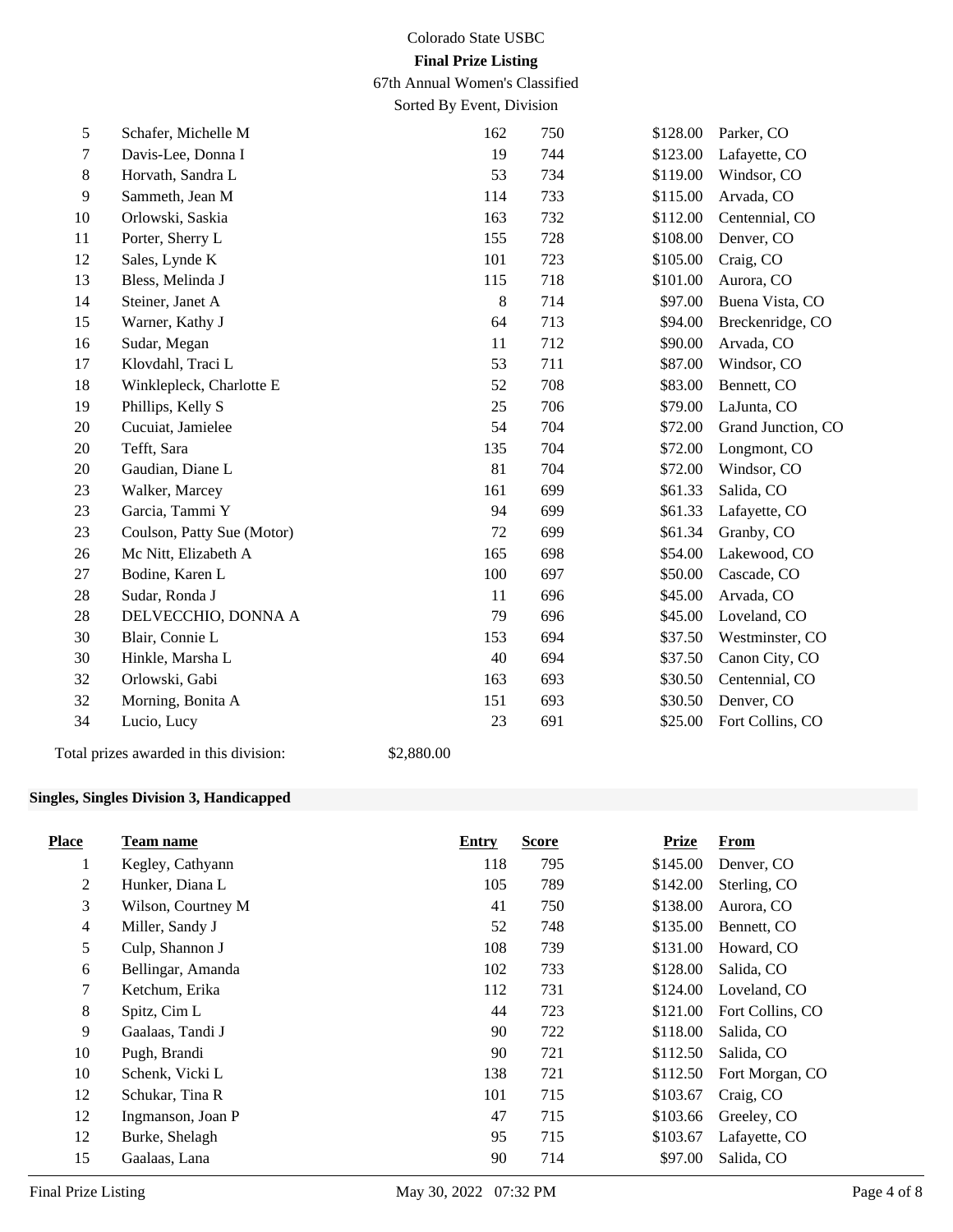67th Annual Women's Classified

Sorted By Event, Division

| 16     | Lee, Corina S                          |            | 6   | 711 | \$94.00 | Loveland, CO     |
|--------|----------------------------------------|------------|-----|-----|---------|------------------|
| 17     | McConnell, Adele I                     |            | 50  | 709 | \$90.00 | Haxtun, CO       |
| 18     | Middlemist, Linda                      |            | 73  | 708 | \$87.00 | La Jara, CO      |
| 19     | Peck, Lori R                           |            | 71  | 705 | \$81.50 | Aurora, CO       |
| 19     | Troutman, DeeAnn                       |            | 37  | 705 | \$81.50 | Salida, CO       |
| 21     | Daggett, Jan                           |            | 44  | 703 | \$76.00 | Fort Collins, CO |
| $22\,$ | Rigli, Cheryl L                        |            | 2   | 701 | \$69.67 | Evans, CO        |
| $22\,$ | Roth, Nickey                           |            | 48  | 701 | \$69.67 | La Junta, CO     |
| 22     | Vatrano, Nicole                        |            | 109 | 701 | \$69.66 | Loveland, CO     |
| 25     | Mondragon, Brooke                      |            | 122 | 699 | \$63.00 | Lamar, CO        |
| 26     | Atwater, Kandi                         |            | 84  | 697 | \$57.50 | Agate, CO        |
| 26     | Massey, Denise E                       |            | 55  | 697 | \$57.50 | Whitewater, CO   |
| 28     | Villalobos, Monalisa                   |            | 104 | 694 | \$50.50 | Buena Vista, CO  |
| 28     | Block, Jill                            |            | 66  | 694 | \$50.50 | Breckenridge, CO |
| 30     | Port, Jean K                           |            | 42  | 693 | \$44.00 | Elizabeth, CO    |
| 30     | Palmer, Kimberly A                     |            | 68  | 693 | \$44.00 | Fort Collins, CO |
| 32     | Monks, Tara J                          |            | 84  | 692 | \$37.00 | Agate, CO        |
| 32     | Smith, Taylor                          |            | 161 | 692 | \$37.00 | Salida, CO       |
| 34     | Servin, Ashley J                       |            | 20  | 691 | \$30.00 | Loveland, CO     |
| 34     | Leach, Torie                           |            | 117 | 691 | \$30.00 | Aurora, CO       |
| 36     | Scranton, Crystal L                    |            | 120 | 690 | \$25.00 | Fountain, CO     |
|        | Total prizes awarded in this division: | \$3,060.00 |     |     |         |                  |
|        | Total prizes awarded in this event:    | \$7,392.00 |     |     |         |                  |

## **All Events, All Events Division 1, Handicapped**

| <b>Place</b>                           | Team name             | Entry    | <b>Score</b> | <b>Prize</b> | From                 |
|----------------------------------------|-----------------------|----------|--------------|--------------|----------------------|
| 1                                      | Rogers, Jennifer L    | 164      | 2,240        | \$73.00      | Colorado Springs, CO |
| 2                                      | Morrissey, Rose V     | 129      | 2,165        | \$68.00      | Westminster, CO      |
| 3                                      | Ausec, Dana S         | 164      | 2,140        | \$63.00      | Colorado Springs, CO |
| $\overline{4}$                         | Mears, Dolores M      | 77       | 2,112        | \$58.00      | Evans, CO            |
| 5                                      | Canfield, Shannon     | 15       | 2,110        | \$54.00      | Loveland, CO         |
| 6                                      | Thompson, Debbie K    | 87       | 2,109        | \$49.00      | Lafayette, CO        |
| 7                                      | Hausser, Tonya G      | 112      | 2,090        | \$44.00      | Loveland, CO         |
| 8                                      | Mc Mullen, Debbie K   | 75       | 2,082        | \$39.00      | Denver, CO           |
| 9                                      | Struble, Jo L         | 26       | 2,078        | \$33.00      | Thornton, CO         |
| 10                                     | Braxel, Jody A        | 163      | 2,053        | \$28.00      | Centennial, CO       |
| 11                                     | Saulnier, Mackenzie L | 125      | 2,052        | \$23.00      | Greeley, CO          |
| 12                                     | Van Wyk, Linette S    | 157      | 2,043        | \$19.00      | Lakewood, CO         |
| 13                                     | Stone, Pamper         | 81       | 2,036        | \$13.00      | Windsor, CO          |
| 14                                     | Malais, Sherrie       | 79       | 2,033        | \$10.00      | Loveland, CO         |
| 15                                     | Finley, Denise        | 76       | 2,026        | \$6.00       | Longmont, CO         |
| 16                                     | States, Alexus L      | 14       | 2,018        | \$5.00       | Grand Junction, CO   |
| Total prizes awarded in this division: |                       | \$585.00 |              |              |                      |

#### **All Events, All Events Division 2, Handicapped**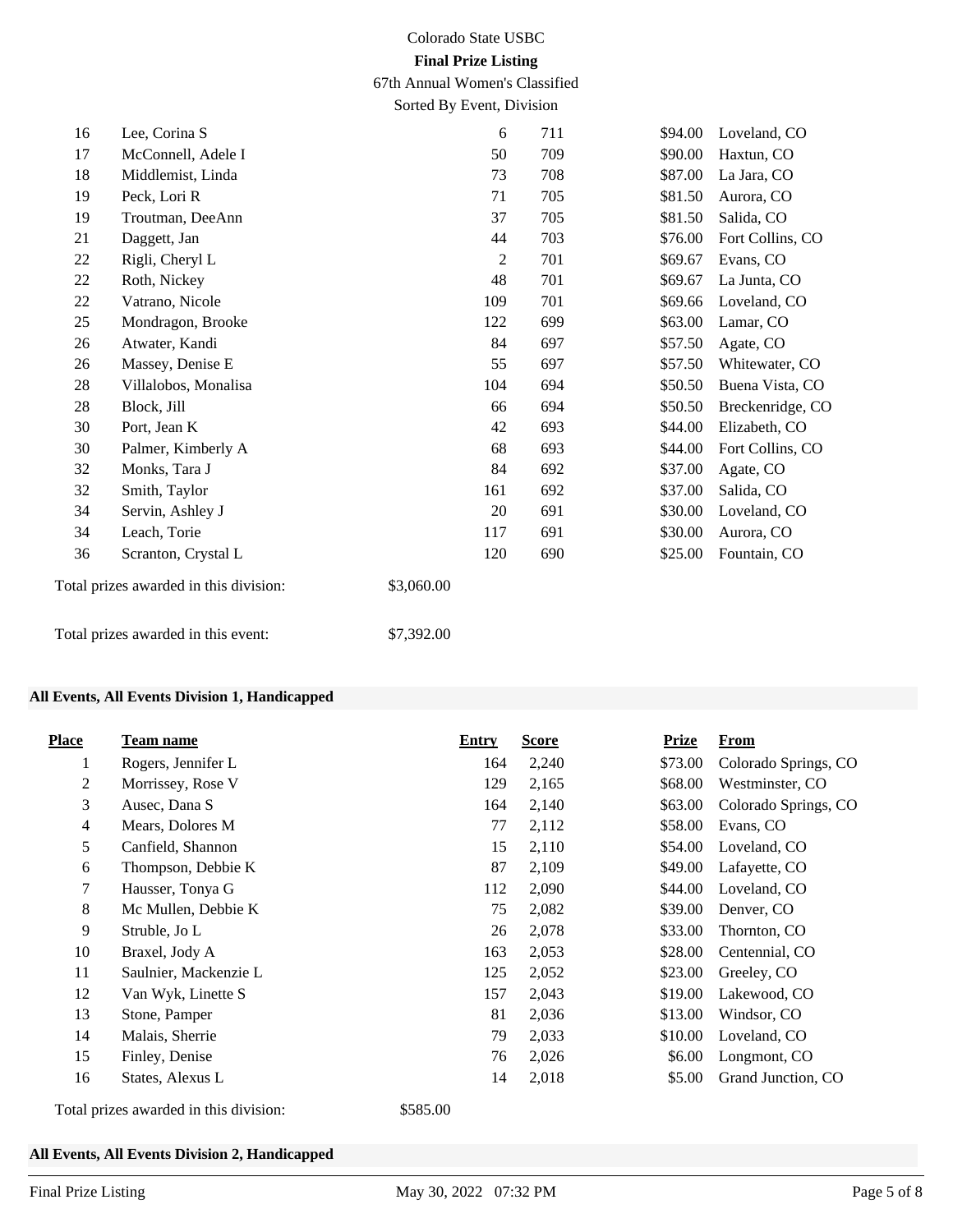67th Annual Women's Classified Sorted By Event, Division

| <b>Place</b>   | Team name                | <b>Entry</b>     | <b>Score</b> | <b>Prize</b> | <b>From</b>          |
|----------------|--------------------------|------------------|--------------|--------------|----------------------|
| 1              | Tefft, Sara              | 135              | 2,158        | \$67.00      | Longmont, CO         |
| $\overline{c}$ | Vaughan, Inga            | 78               | 2,135        | \$65.00      | Pueblo, CO           |
| 3              | Tabuchi, Lu Ann L        | 10               | 2,117        | \$63.00      | Loveland, CO         |
| 4              | Franiok, Georgina M      | 156              | 2,102        | \$61.00      | Lakewood, CO         |
| 5              | Phillips, Kelly S        | 25               | 2,085        | \$59.00      | LaJunta, CO          |
| 6              | Bless, Melinda J         | 115              | 2,084        | \$57.00      | Aurora, CO           |
| 7              | Schafer, Michelle M      | 162              | 2,080        | \$55.00      | Parker, CO           |
| $8\,$          | Wacker, Dianne M         | 15               | 2,072        | \$53.00      | Loveland, CO         |
| 9              | Proctor, Tammy A         | 159              | 2,068        | \$51.00      | Grand Junction, CO   |
| 10             | Bishop, Rebecca J        | 120              | 2,066        | \$49.00      | Fountain, CO         |
| 11             | Yeadon, Teri A           | 62               | 2,062        | \$46.00      | Colo Spgs, CO        |
| 12             | Hale, Jessica D          | 40               | 2,060        | \$44.00      | Canon City, CO       |
| 13             | Warner, Kathy J          | 64               | 2,056        | \$43.00      | Breckenridge, CO     |
| 14             | Hasty, Cindy W           | 116              | 2,053        | \$41.00      | Longmont, CO         |
| 15             | Sudar, Megan             | 11               | 2,045        | \$38.00      | Arvada, CO           |
| 15             | Sales, Lynde K           | 101              | 2,045        | \$38.00      | Craig, CO            |
| 17             | Sudar, Ronda J           | 11               | 2,042        | \$35.00      | Arvada, CO           |
| 18             | Steiner, Janet A         | $8\,$            | 2,034        | \$33.00      | Buena Vista, CO      |
| 19             | Scott, Jill R            | 41               | 2,031        | \$31.00      | Aurora, CO           |
| 20             | Stepanich, Carol Ann     | 43               | 2,030        | \$29.00      | Elizabeth, CO        |
| 21             | Orlowski, Saskia         | 163              | 2,029        | \$27.00      | Centennial, CO       |
| 22             | Orlowski, Gabi           | 163              | 2,024        | \$25.00      | Centennial, CO       |
| 23             | Glover, Shana L          | 118              | 2,019        | \$22.00      | Denver, CO           |
| 23             | Proctor, Isabel K        | 159              | 2,019        | \$22.00      | Grand Junction, CO   |
| 25             | Sup, Jamie E             | $\overline{2}$   | 2,018        | \$19.00      | Evans, CO            |
| 26             | Garcia, Tammi Y          | 94               | 2,015        | \$17.00      | Lafayette, CO        |
| 27             | Mackey, Christina        | $\boldsymbol{7}$ | 2,014        | \$15.00      | La Junta, CO         |
| $28\,$         | Winklepleck, Charlotte E | 52               | 2,012        | \$13.00      | Bennett, CO          |
| 29             | Horvath, Sandra L        | 53               | 2,009        | \$11.00      | Windsor, CO          |
| 30             | Johnson, Nichole L       | 57               | 2,004        | \$9.00       | Aurora, CO           |
| 31             | LaMar, Donna M           | 147              | 2,002        | \$4.00       | Loveland, CO         |
| 31             | Benson, Susan L          | 99               | 2,002        | \$4.00       | Colorado Springs, CO |
| 31             | Meakins, Patricia R      | 50               | 2,002        | \$4.00       | Haxtun, CO           |
|                |                          |                  |              |              |                      |

Total prizes awarded in this division: \$1,150.00

# **All Events, All Events Division 3, Handicapped**

| <b>Place</b> | Team name           | <b>Entry</b> | <b>Score</b> | Prize   | <b>From</b>    |
|--------------|---------------------|--------------|--------------|---------|----------------|
|              | Bellingar, Amanda   | 102          | 2,175        | \$65.00 | Salida, CO     |
| 2            | Culp, Shannon J     | 108          | 2,144        | \$64.00 | Howard, CO     |
| 3            | Kegley, Cathyann    | 118          | 2,134        | \$62.00 | Denver, CO     |
| 4            | Wilson, Courtney M  | 41           | 2,129        | \$60.00 | Aurora, CO     |
| 5            | Lee, Corina S       | 6            | 2,125        | \$58.00 | Loveland, CO   |
| 6            | Schleicher, Cheri S | 108          | 2,118        | \$57.00 | Howard, CO     |
| 7            | Webb, Amelia G      | 80           | 2,117        | \$55.00 | Ft. Morgan, CO |
| 8            | Rigli, Cheryl L     | 2            | 2,113        | \$53.00 | Evans, CO      |
| 9            | Mondragon, Brooke   | 122          | 2,111        | \$52.00 | Lamar, CO      |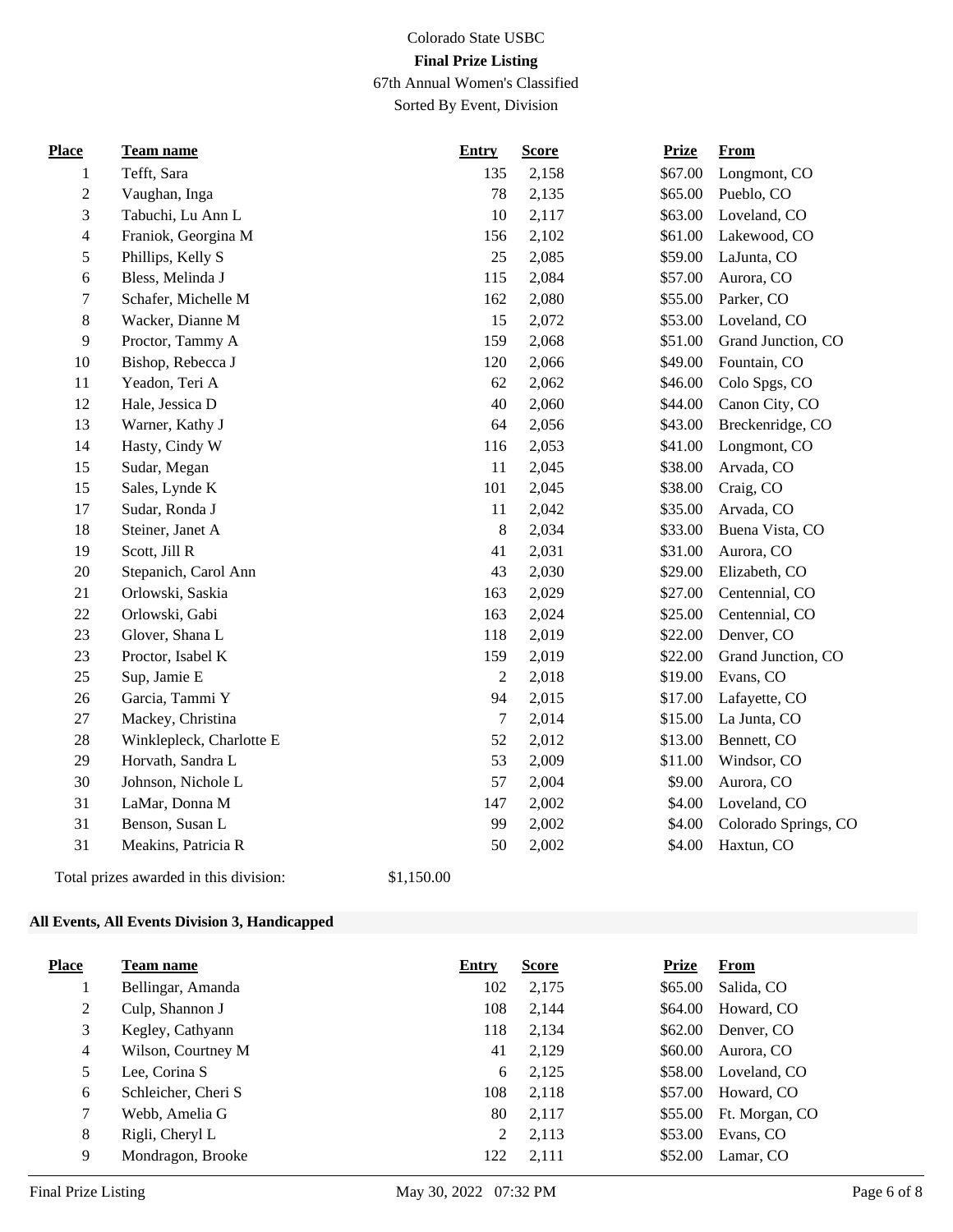67th Annual Women's Classified

Sorted By Event, Division

| 10                                     | Ingmanson, Joan P     | 47           | 2,108 | \$50.00 | Greeley, CO          |
|----------------------------------------|-----------------------|--------------|-------|---------|----------------------|
| 11                                     | Whitehead, Barbara J  | 52           | 2,099 | \$48.00 | Bennett, CO          |
| 12                                     | Vatrano, Nicole       | 109          | 2,098 | \$46.00 | Loveland, CO         |
| 13                                     | Cain-MacBean, Desiree | 108          | 2,094 | \$45.00 | Howard, CO           |
| 14                                     | Troutman, DeeAnn      | 37           | 2,093 | \$43.00 | Salida, CO           |
| 15                                     | Ketchum, Erika        | 112          | 2,087 | \$41.00 | Loveland, CO         |
| 16                                     | Green, Barbara D      | 99           | 2,076 | \$39.00 | Colorado Springs, CO |
| 17                                     | Engell, Roxann        | 45           | 2,074 | \$37.00 | Loveland, CO         |
| 17                                     | Spitz, Cim L          | 44           | 2,074 | \$37.00 | Fort Collins, CO     |
| 19                                     | Montoya, Pearl        | 52           | 2,073 | \$34.00 | Bennett, CO          |
| 20                                     | Burke, Shelagh        | 95           | 2,071 | \$33.00 | Lafayette, CO        |
| 21                                     | Hessler, Rene L       | 140          | 2,070 | \$31.00 | Merino, CO           |
| $22\,$                                 | Gaalaas, Lana         | 90           | 2,063 | \$28.00 | Salida, CO           |
| 22                                     | Roth, Nickey          | 48           | 2,063 | \$28.00 | La Junta, CO         |
| 24                                     | Miller, Sandy J       | 52           | 2,061 | \$26.00 | Bennett, CO          |
| 25                                     | Gaalaas, Morgan       | 89           | 2,059 | \$24.00 | Salida, CO           |
| 26                                     | Koverman, Anita M     | 64           | 2,058 | \$22.00 | Breckenridge, CO     |
| 27                                     | Schafer, Terri P      | $\mathbf{1}$ | 2,054 | \$19.50 | Fort Morgan, CO      |
| 27                                     | Palmer, Kimberly A    | 68           | 2,054 | \$19.50 | Fort Collins, CO     |
| 29                                     | Young, Lindette C     | 133          | 2,051 | \$17.00 | Denver, CO           |
| 30                                     | Martin, Dell R        | 27           | 2,050 | \$15.00 | Canon City, CO       |
| 31                                     | Morgan, Marsha E      | 106          | 2,048 | \$14.00 | Ft Morgan, CO        |
| $32\,$                                 | Gaalaas, Tandi J      | 90           | 2,041 | \$12.00 | Salida, CO           |
| 33                                     | Monks, Tara J         | 84           | 2,038 | \$10.00 | Agate, CO            |
| 34                                     | Leach, Torie          | 117          | 2,037 | \$8.00  | Aurora, CO           |
| 35                                     | Schenk, Vicki L       | 138          | 2,036 | \$7.00  | Fort Morgan, CO      |
| 36                                     | Hunker, Diana L       | 105          | 2,034 | \$5.00  | Sterling, CO         |
| Total prizes awarded in this division: |                       | \$1,265.00   |       |         |                      |
| Total prizes awarded in this event:    |                       | \$3,000.00   |       |         |                      |

## **Scratch All Events, All Events Scratch, Scratch**

| <b>Place</b>                             | Team name           | Entry       |    | <b>Score</b> | Prize   | From                 |
|------------------------------------------|---------------------|-------------|----|--------------|---------|----------------------|
| 1                                        | Ausec, Dana S       | 164         |    | 2,134        | \$70.00 | Colorado Springs, CO |
| 2                                        | Powers, Sharon M    |             | 75 | 2,009        | \$61.00 | Denver, CO           |
| 3                                        | Zapf, Kelly K       | 162         |    | 2,003        | \$52.00 | Parker, CO           |
| $\overline{4}$                           | Dato, Angela N      |             | 75 | 1,952        | \$44.00 | Denver, CO           |
| 5                                        | Rogers, Jennifer L  | 164         |    | 1,949        | \$30.50 | Colorado Springs, CO |
| 5                                        | Struble, Jo L       |             | 26 | 1,949        | \$30.50 | Thornton, CO         |
| 7                                        | Canfield, Shannon   |             | 15 | 1,948        | \$18.00 | Loveland, CO         |
| 8                                        | Mayland, Michelle L |             | 85 | 1,937        | \$9.00  | Thornton, CO         |
| Total prizes awarded in this division:   |                     | \$315.00    |    |              |         |                      |
| Total prizes awarded in this event:      |                     | \$315.00    |    |              |         |                      |
| Total prizes awarded in this tournament: |                     | \$26,019.00 |    |              |         |                      |